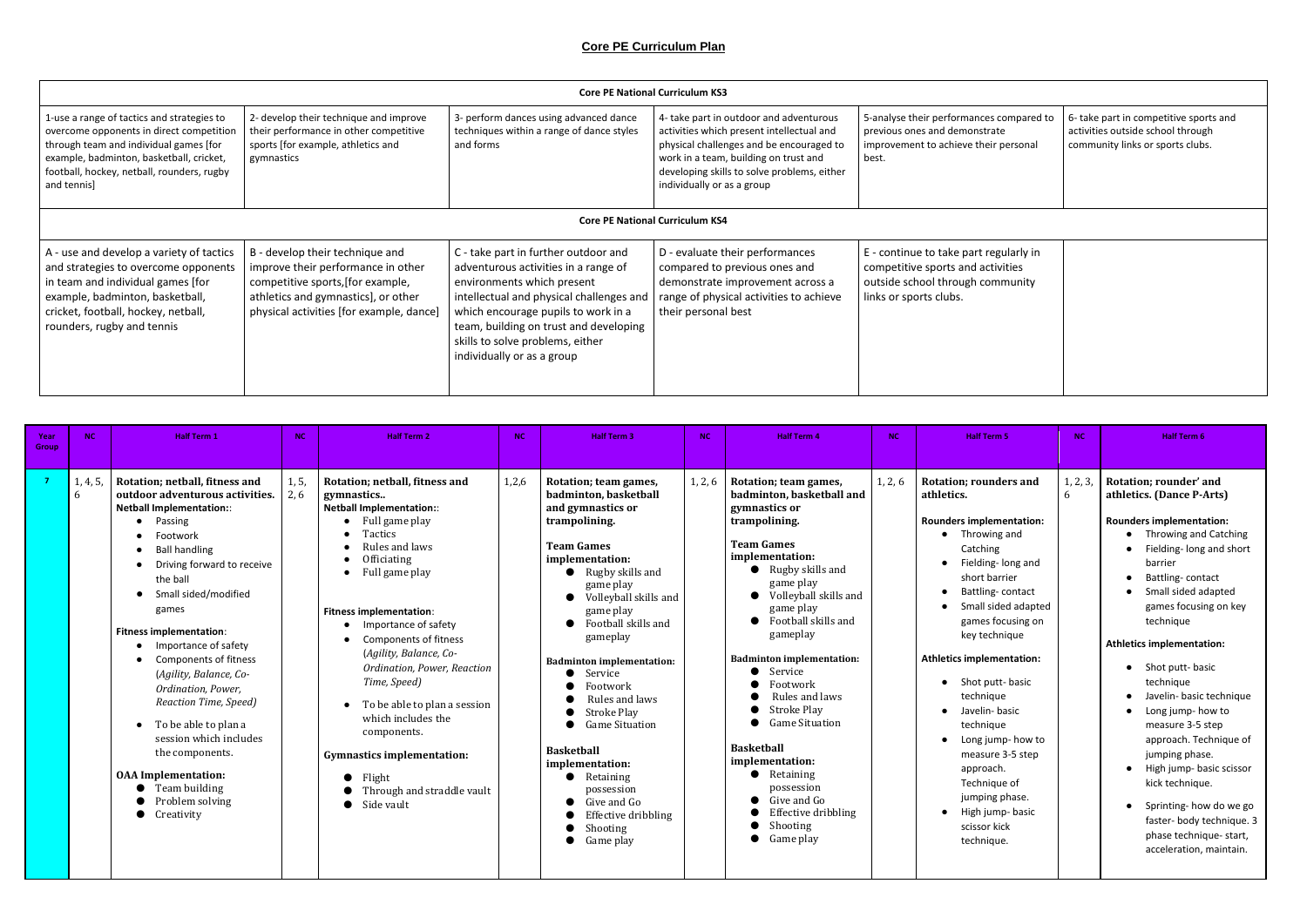|   |               |                                                                                                                                                                                                                                                                                                                                                                                                                                                                                                                                                                                                            |               |                                                                                                                                                                                                                                                                                                                                                                                                                                                                                                                                                              |         | Gymnastics<br>implementation:<br>Flight<br>Through and<br>straddle vault<br>Side vault                                                                                                                                                                                                                                                                                                                                                                                                                                                                                                                                                   |         | Gymnastics<br>implementation:<br>Flight<br>Through and<br>straddle vault<br>Side vault<br>●                                                                                                                                                                                                                                                                                                                                                                                                                                                                                                                                                                                                                |         | Sprinting-how do<br>$\bullet$<br>we go faster-body<br>technique. 3 phase<br>technique-start,<br>acceleration,<br>maintain.<br>Long distance-<br>pacing                                                                                                                                                                                                                                                                                                                                                                                                                                                                                                                                                                                                                                                                            |
|---|---------------|------------------------------------------------------------------------------------------------------------------------------------------------------------------------------------------------------------------------------------------------------------------------------------------------------------------------------------------------------------------------------------------------------------------------------------------------------------------------------------------------------------------------------------------------------------------------------------------------------------|---------------|--------------------------------------------------------------------------------------------------------------------------------------------------------------------------------------------------------------------------------------------------------------------------------------------------------------------------------------------------------------------------------------------------------------------------------------------------------------------------------------------------------------------------------------------------------------|---------|------------------------------------------------------------------------------------------------------------------------------------------------------------------------------------------------------------------------------------------------------------------------------------------------------------------------------------------------------------------------------------------------------------------------------------------------------------------------------------------------------------------------------------------------------------------------------------------------------------------------------------------|---------|------------------------------------------------------------------------------------------------------------------------------------------------------------------------------------------------------------------------------------------------------------------------------------------------------------------------------------------------------------------------------------------------------------------------------------------------------------------------------------------------------------------------------------------------------------------------------------------------------------------------------------------------------------------------------------------------------------|---------|-----------------------------------------------------------------------------------------------------------------------------------------------------------------------------------------------------------------------------------------------------------------------------------------------------------------------------------------------------------------------------------------------------------------------------------------------------------------------------------------------------------------------------------------------------------------------------------------------------------------------------------------------------------------------------------------------------------------------------------------------------------------------------------------------------------------------------------|
| 8 | 1, 5, 4,<br>6 | Rotation; netball, fitness and<br>outdoor adventurous activities.<br><b>Netball Implementation:</b><br>Attack- holding space<br>$\bullet$<br>Dodging<br>2 & 3 stage defence-<br>player, ball, space<br>Full court games<br>$\bullet$<br><b>Fitness Implementation:</b><br>Importance of safety<br>Methods of training<br>$\bullet$<br>(Continuous, fartlek,<br>weight & circuit)<br>To be able to plan a<br>$\bullet$<br>session which includes<br>these methods.<br><b>OAA Implementation:</b><br>Team building<br>$\bullet$<br>Problem solving with<br>tactics<br>Creativity and leadership<br>$\bullet$ | 1, 5,<br>2, 6 | Rotation; netball, fitness and<br>outdoor adventurous activities.<br><b>Netball Implementation:</b><br>Half court games-<br>positioning of attack<br>Half court games-<br>positioning of defence<br>Full Court games-<br>boundaries/rules.<br><b>Fitness Implementation:</b><br>Importance of safety<br>Methods of training<br>(Continuous, fartlek, weight<br>& circuit)<br>To be able to plan a session<br>which includes these<br>methods.<br><b>OAA</b> Implementation:<br>Team building<br>Problem solving with<br>tactics<br>Creativity and leadership | 1, 2, 6 | Rotation; team games,<br>badminton, basketball<br>and trampolining.<br><b>Team Games</b><br>implementation:<br>● Handball skills and<br>game play<br>Tckouchball skills<br>and game play<br><b>Ultimate Frisbee</b><br>skills and gameplay<br><b>Badminton Implementation:</b><br>Recapping serving<br>and rules<br>Drop shot and<br>accuracy<br><b>Building</b><br>rallies/moving<br>opponent<br><b>Basketball Implementation:</b><br>• Speed play<br>Long passes<br>The fast break<br>Man to man defence<br>Game play<br><b>Trampolining</b><br>Implementation:<br>Safety<br>Shapes<br>Landings<br>Rotational<br>movements<br>Routines | 1, 2, 6 | Rotation; team games,<br>badminton, basketball and<br>trampolining.<br><b>Team Games</b><br>implementation:<br>Handball skills and<br>$\bullet$<br>game play<br>Tckouchball skills<br>$\bullet$<br>and game play<br><b>Ultimate Frisbee</b><br>$\bullet$<br>skills and gameplay<br><b>Badminton Implementation:</b><br>Recapping serving<br>and rules<br>Drop shot and<br>$\bullet$<br>accuracy<br><b>Building</b><br>rallies/moving<br>opponent<br><b>Basketball Implementation:</b><br>Speed play<br>$\bullet$<br>Long passes<br>The fast break<br>Man to man defence<br>Game play<br><b>Trampolining</b><br>Implementation:<br>Safety<br>Shapes<br>Landings<br>Rotational<br>movements<br>Routines<br>e | 1, 2, 6 | <b>Rotation; rounders and</b><br>athletics.<br><b>Rounders Implementation:</b><br>Small sided decisic<br>making games<br><b>Batting-Placemen</b><br>Fielding- Chase and<br>Receive<br>Full sided adapted<br>games focusing on<br>key techniques<br>Full games<br>$\bullet$<br><b>Athletics Implementation:</b><br>Shot putt-stepped<br>$\bullet$<br>approach techniqu<br>Javelin- stepped<br>$\bullet$<br>approach techniqu<br>Long jump- how to<br>$\bullet$<br>measure 9 step<br>approach.<br>Technique of run u<br>and approach and<br>effective jump.<br>High jump- scissor<br>kick and fosbury<br>flop technique.<br>Working on<br>approach and spee<br>Sprinting-starting<br>$\bullet$<br>technique to<br>support<br>acceleration,<br>maintenance.<br>Long distance-<br>$\bullet$<br>effective pacing-<br>start and finish. |

| Sprinting-how do<br>$\bullet$<br>we go faster-body<br>technique. 3 phase<br>technique-start,<br>acceleration,<br>maintain.<br>Long distance-<br>pacing                                                                                                                                                                                                                                                                                                                                                                                                                                                                                                                                                              |               | Long distance-pacing<br>Dance (P Arts)<br>implementation:<br><b>Introduction to Safe</b><br>Dance Practice. SDP<br>Counts and Rhythms<br>Basic skills and<br>techniques<br>Perform set<br>choreography<br>Bollywood<br>Group work                                                                                                                                                                                                                                                                                                                                                                                                                                                                                     |
|---------------------------------------------------------------------------------------------------------------------------------------------------------------------------------------------------------------------------------------------------------------------------------------------------------------------------------------------------------------------------------------------------------------------------------------------------------------------------------------------------------------------------------------------------------------------------------------------------------------------------------------------------------------------------------------------------------------------|---------------|-----------------------------------------------------------------------------------------------------------------------------------------------------------------------------------------------------------------------------------------------------------------------------------------------------------------------------------------------------------------------------------------------------------------------------------------------------------------------------------------------------------------------------------------------------------------------------------------------------------------------------------------------------------------------------------------------------------------------|
| ation; rounders and<br>etics.                                                                                                                                                                                                                                                                                                                                                                                                                                                                                                                                                                                                                                                                                       | 1, 2, 3,<br>6 | Rotation;: rounders and<br>athletics. (Dance - P-Arts)                                                                                                                                                                                                                                                                                                                                                                                                                                                                                                                                                                                                                                                                |
| nders Implementation:<br>Small sided decision<br>$\bullet$<br>making games<br><b>Batting-Placement</b><br>$\bullet$<br>Fielding- Chase and<br>$\bullet$<br>Receive<br>Full sided adapted<br>$\bullet$<br>games focusing on<br>key techniques<br>Full games<br>$\bullet$<br>etics Implementation:<br>Shot putt-stepped<br>$\bullet$<br>approach technique<br>Javelin-stepped<br>$\bullet$<br>approach technique<br>Long jump- how to<br>measure 9 step<br>approach.<br>Technique of run up<br>and approach and<br>effective jump.<br>High jump- scissor<br>kick and fosbury<br>flop technique.<br>Working on<br>approach and speed<br>Sprinting-starting<br>technique to<br>support<br>acceleration,<br>maintenance. |               | <b>Rounders Implementation:</b><br>Small sided decision<br>making games<br><b>Batting-Placement</b><br>Fielding- Chase and<br>Receive<br>Full sided adapted games<br>focusing on key<br>techniques<br>Full games<br><b>Athletics Implementation:</b><br>Shot putt-stepped<br>approach technique<br>Javelin-stepped<br>approach technique<br>Long jump- how to<br>measure 9 step<br>approach. Technique of<br>run up and approach and<br>effective jump.<br>High jump- scissor kick<br>and fosbury flop<br>technique. Working on<br>approach and speed<br>Sprinting-starting<br>technique to support<br>acceleration,<br>maintenance.<br>Long distance- effective<br>pacing-start and finish.<br>Dance implementation: |
| Long distance-<br>effective pacing-<br>start and finish.                                                                                                                                                                                                                                                                                                                                                                                                                                                                                                                                                                                                                                                            |               | <b>Revisit SDP</b><br>Introduction to<br><b>Contemporary Dance</b><br>Perform set<br>choreography<br>Group work<br>Motif                                                                                                                                                                                                                                                                                                                                                                                                                                                                                                                                                                                              |